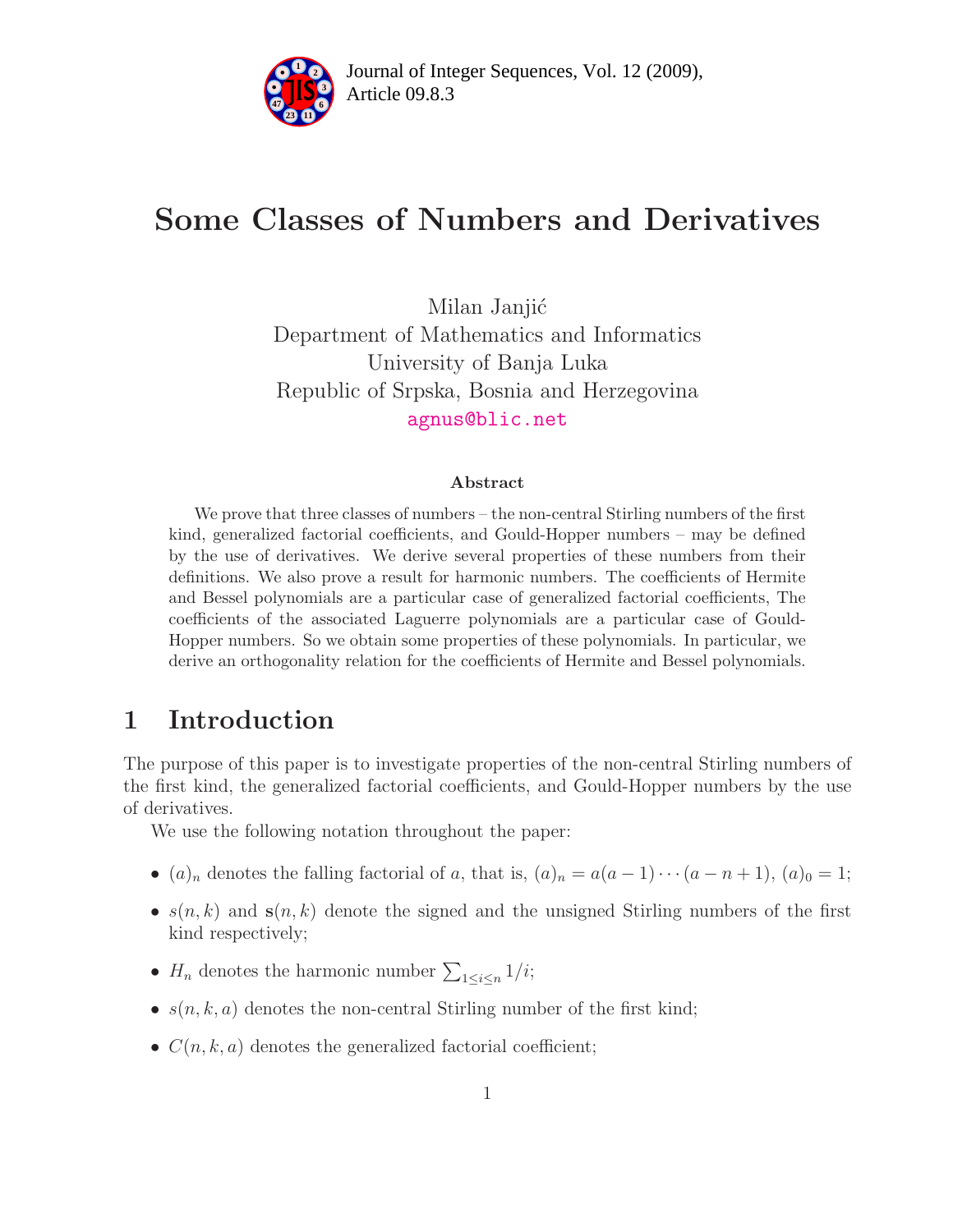•  $C(n,k,b,a)$  denotes the non-central generalized factorial coefficient or Gould-Hopper number.

The notation and the terminology are taken from Charalambides' book [\[4\]](#page-12-0). Sloane [\[6\]](#page-13-0) calls the  $s(n,k,a)$  the generalized Stirling numbers. Further,

- $H_n(x)$  denotes the Hermite polynomial;
- $p_n(x)$  denotes the (reverse) Bessel polynomial, and
- $L_n^k(x)$  denotes the associated Laguerre polynomial, where  $L_n^0(x) = L_n(x)$  is a Laguerre polynomial.

The paper is organized as follows. The first section is an introduction.

In the second section we prove that the non-central Stirling numbers  $s(n, k, a)$  of the first kind naturally appear in the expansion of derivatives of the function  $x^{-a} \ln^b x$ , where a and b are arbitrary real numbers. We first obtain a recurrence relation for  $s(n,k,a)$  and then, using Leibnitz rule, we obtain an explicit formula. We then consider a particular formula for  $s(n, 1, a)$  and derive some combinatorial identities. The results are related to a number of sequences from Sloane's Encyclopedia [\[6\]](#page-13-0).

In the third section we first prove that the generalized factorial coefficients appear as coefficients in the expansion of the *n*th derivative of the function  $f(x^a)$ , where a is arbitrary real number, and  $f \in C^{\infty}(0, +\infty)$  is arbitrary function. Choosing suitable functions f we derive some properties of generalized factorial coefficients. We are particularly concerned with some properties of coefficients of Hermite and Bessel polynomials. The results of this section are also related to a number of sequences from  $[6]$ .

In the fourth section we first show that Gould-Hopper numbers are coefficients in the expansion of the *n*th derivative of the function  $x^a f(x^b)$ , where a, b are arbitrary real numbers, and  $f \in C^{\infty}(0, +\infty)$  is arbitrary function. The coefficients of associated Laguerre polynomials are particular case of Gould-Hopper numbers. Using similar methods as in the third section we prove a number of properties which describe connections between Gould-Hopper numbers, generalized factorial coefficients, powers, factorials, binomial coefficients, and Stirling numbers. The results are also concerned with some sequences from [\[6\]](#page-13-0).

Note that these considerations are related with Bell polynomials which naturally appear in derivatives of composition functions [\[2,](#page-12-1) [5,](#page-12-2) [7\]](#page-13-1) .

### 2 Non-central Stirling numbers of the first kind

We shall first derive a formula for the nth derivative of the function

<span id="page-1-1"></span>
$$
f(x) = x^{-a} \ln^b x, \ (a, b \in \mathbb{R}).
$$

<span id="page-1-0"></span>**Theorem 1.** Let a be a real number, and let n be a nonnegative integer. Then

$$
\frac{d^n}{dx^n}f(x) = x^{-a-n} \sum_{i=0}^n p(n,i,a)(b)_i \ln^{b-i} x.
$$
 (1)

where  $p(n,i,a)$ ,  $(0 \leq i \leq n)$  are polynomials of a with integer coefficients.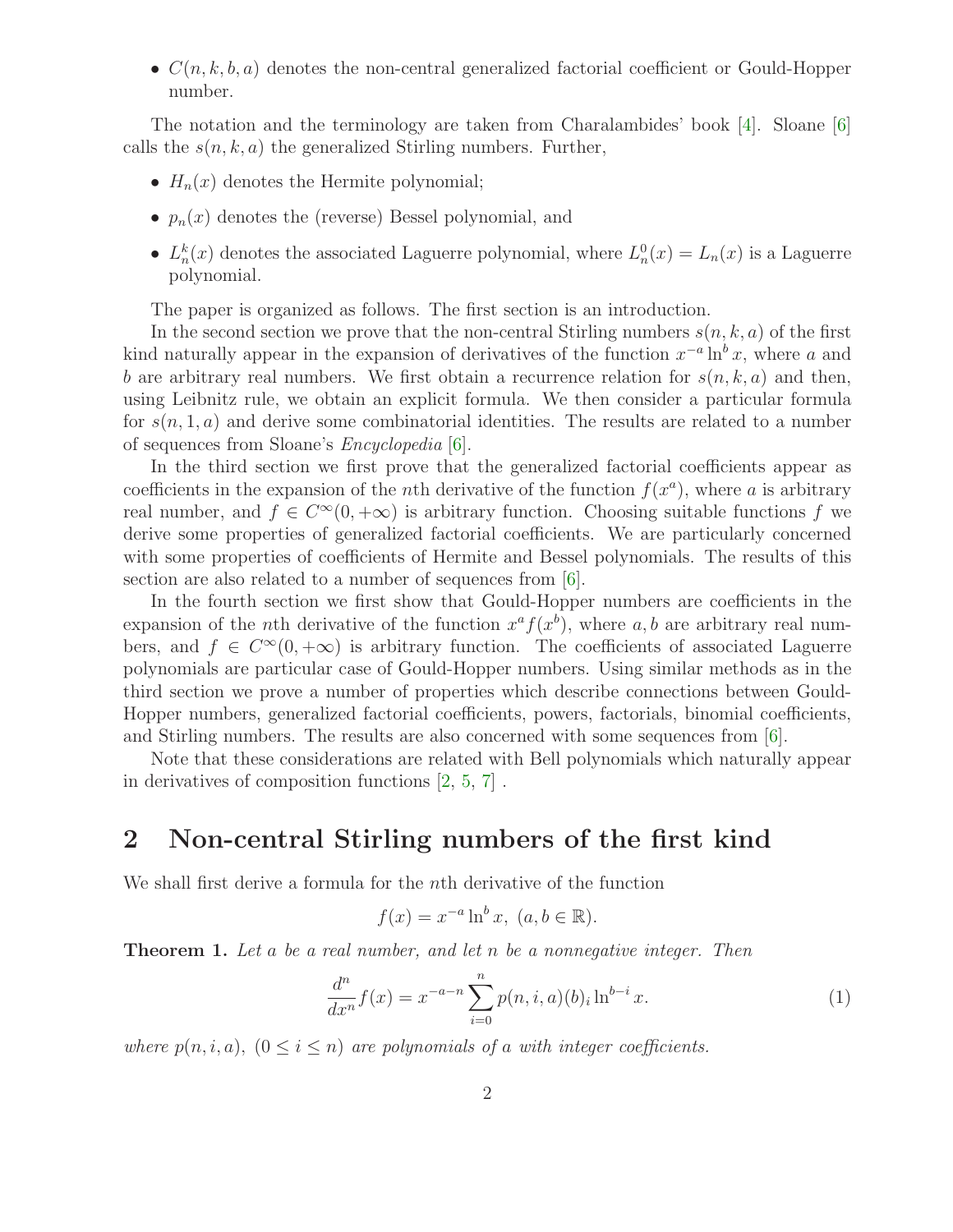*Proof.* Theorem [1](#page-1-0) is true for  $n = 0$ , if we define  $p(0, 0, a) = 1$ .

If we define

$$
p(1,0,a) = -a, p(1,1,a) = 1
$$

then Theorem [1](#page-1-0) is also true for  $n = 1$ .

Assume Theorem [1](#page-1-0) is valid for  $n \geq 1$ .

Taking derivative in [\(1\)](#page-1-1) we find that

$$
\frac{d^{n+1}}{dx^{n+1}}f(x) = x^{-a-n-1} \left[ (-a-n) \sum_{i=0}^{n} p(n,i,a)(b)_i \ln^{b-i} x + \sum_{i=0}^{n} p(n,i,a)(b)_{i+1} \ln^{b-i-1} x \right].
$$

Replacing  $i + 1$  by i in the second sum on the right side yields

$$
\frac{d^{n+1}}{dx^{n+1}}f(x) = x^{a-n-1}(-a-n)p(n,0,a) + s(n,n,a)(b)_{n+1}\ln^{b-n-1}x +
$$
  
+
$$
x^{a-n-1}\sum_{i=1}^{n} [(-a-n)p(n,i,a) + s(n,i-1,a)\ln^{b-i}x](b)_i.
$$

It follows that Theorem [1](#page-1-0) is true if we define

$$
p(n + 1, 0, a) = -(a + n)p(n, 0, a), p(n + 1, n + 1, a) = p(n, n, a),
$$
  

$$
p(n + 1, i, a) = -(a + n)p(n, i, a) + p(n, i - 1, a), (i = 1, ..., n).
$$

The preceding equations are the recurrence relations for non-central Stirling numbers of the first kind  $s(n,i,a)$ , [\[4,](#page-12-0) p. 316]. In what follows we shall denote  $p(n,i,a)$  by  $s(n,i,a)$ .

It is easy to see that the following equations hold

$$
s(n,0,a) = (-a)_n, \ (n = 0,1,2,...),
$$

and

$$
s(n, n, a) = 1, (n = 0, 1, 2, \ldots).
$$

<span id="page-2-0"></span>By Leibnitz rule we get

$$
\frac{d^n}{dx^n}f(x) = \sum_{k=0}^n \binom{n}{k} \frac{d^k}{dx^k} x^{-a} \frac{d^{n-k}}{dx^{n-k}} \ln^b x.
$$
 (2)

 $\Box$ 

From the well-known formulas

$$
\frac{d^k}{dx^k}x^{-a} = (-a)_k x^{a-k},
$$

and

$$
\frac{d^{n-k}}{dx^{n-k}}\ln^b x = x^{-n+k}\sum_{i=1}^{n-k} s(n-k,i)(b)_i\ln^{b-i} x,
$$

<span id="page-2-1"></span>by comparing [\(1\)](#page-1-1) and [\(2\)](#page-2-0) we obtain the following: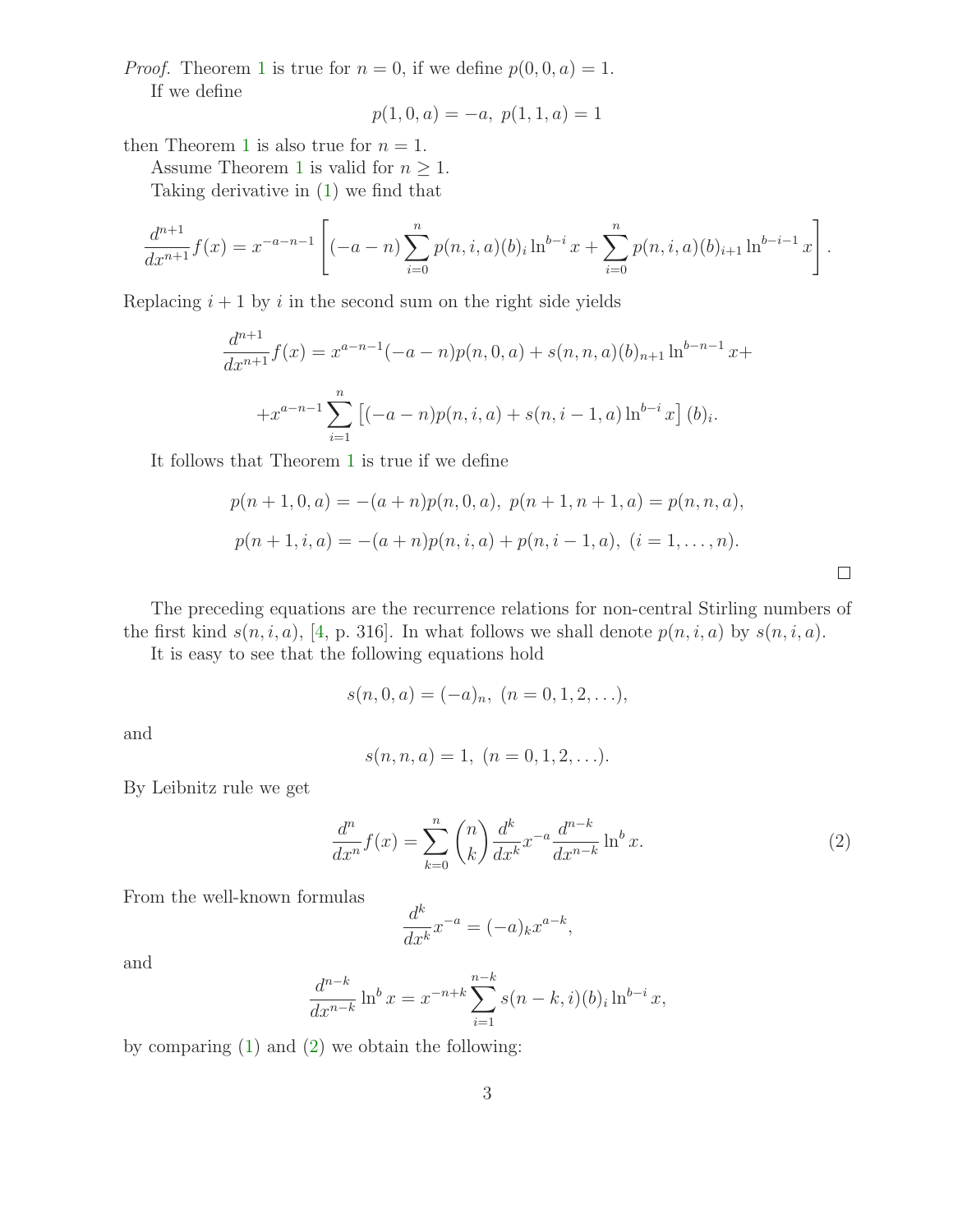**Proposition 2.** Let a be a real number, and let n, i,  $(i \leq n)$  be nonnegative integers. Then

<span id="page-3-0"></span>
$$
s(n, i, a) = \sum_{k=0}^{n-i} {n \choose k} (-a)_k s(n-k, i).
$$
 (3)

**Remark 3.** Proposition [2](#page-2-1) is true in the case  $a = 0$  with the convention that  $(0)_0 = 1$ . Taking  $i = 1$  in [\(3\)](#page-3-0) we have the following:

Proposition 4. Let a be a real number, and n be a positive integer. Then

<span id="page-3-1"></span>
$$
s(n, 1, a) = n! \sum_{k=0}^{n-1} (-1)^{n-k-1} \frac{\binom{-a}{k}}{n-k}.
$$

For  $s(n, 1, a)$  we have the following recurrence relation:

$$
s(1,1,a) = 1, s(n,1,a) = (-a - n + 1)s(n-1,1,a) + (-a)_{n-1}, (n \ge 2).
$$
 (4)

We shall now prove that polynomials  $r(n,a)$ ,  $(n = 1, 2, \ldots)$  defined by

$$
r(n, a) = \sum_{k=0}^{n-1} (k+1)s(n, k+1)(-a)^k
$$

satisfy [\(4\)](#page-3-1). For  $n = 1$  this is obviously true.

Using the two terms recurrence relation for Stirling numbers of the first kind, for  $n > 1$ we have

$$
r(n,a) = \sum_{k=0}^{n-1} (k+1)s(n-1,k)(-a)^k - (n-1)\sum_{k=0}^{n-2} (k+1)s(n-1,k+1)(-a)^k.
$$

Since  $s(n-1,0) = 0$ , by replacing  $k+1$  instead of k in the first sum on the right side we obtain

$$
r(n,a) = (-a - n + 1)r(n - 1, a) + \sum_{k=0}^{n-2} s(n - 1, k + 1)(-a)^{k+1}.
$$

Furthermore, a well known property of Stirling numbers of the first kind implies

<span id="page-3-3"></span>
$$
\sum_{k=0}^{n-2} s(n-1, k+1)(-a)^{k+1} = (-a)_{n-1},
$$

<span id="page-3-2"></span>which means that  $r(n, a)$  satisfies [\(4\)](#page-3-1). We have proved the following:

**Proposition 5.** Let a be a real number, and let  $n \geq 1$  be an integer. Then

$$
n! \sum_{k=0}^{n-1} (-1)^k \frac{\binom{-a}{k}}{n-k} = \sum_{k=0}^{n-1} (k+1) \mathbf{s}(n, k+1) a^k.
$$
 (5)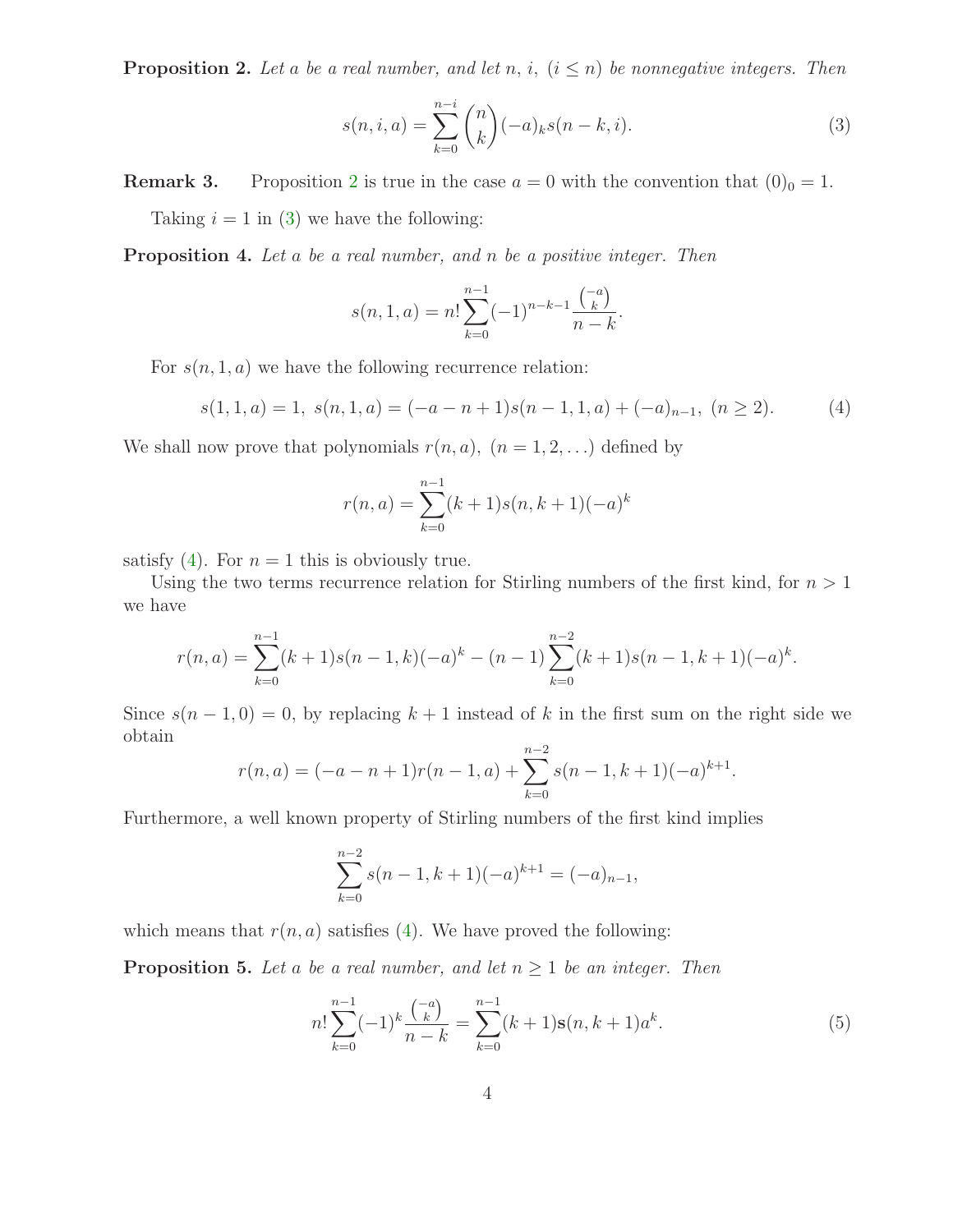**Remark 6.** Proposition [5](#page-3-2) is true for  $a = 0$  with the convention that  $0^0 = 1$ .

<span id="page-4-0"></span>In the case that a is a negative integer and  $n \leq -a$ , the identity [\(5\)](#page-3-3) is related to the harmonic numbers.

**Proposition 7.** Define  $h(n, m)$  such that

$$
h(n,m)=(H_m-H_{m-n})\frac{m!}{(m-n)!}, (m=1,2,\ldots;n=1,2,\ldots,m).
$$

Then  $h(n,m)$  satisfies  $(4)$ .

*Proof.* The proof goes by induction with respect to n. For  $n = 1$  we have

$$
h(1,m) = \frac{(m)!}{(m-1)!} (H_m - H_{m-1}) = 1.
$$

Furthermore, for  $n > 1$  we have

$$
(m - n + 1)h(n - 1, m) + (m)_{n-1} = \frac{(m)!}{(m - n)!}(H_m - H_{m-n+1}) + (m)_{n-1} = \frac{(m)!}{(m - n)!}(H_m - H_{m-n}),
$$

since  $\frac{(m)!}{(m-n)!(m-n+1)} = (m)_{n-1}$ . It follows that

$$
h(n,m) = (m - n + 1)h(n - 1, m) + (m)_{n-1},
$$

and the result is proved.

As an immediate consequence of Proposition [7](#page-4-0) we obtain

**Proposition 8.** Let m be a positive integer and let n,  $(1 \le n \le m)$  be any integers. Then

$$
H_m - H_{m-n} = \frac{(-1)^{n+1}}{\binom{m}{n}} \sum_{k=0}^{n-1} \frac{(-1)^k \binom{m}{k}}{n-k}.
$$

Remark 9. The results of this section are concerned with the following sequences in [\[6\]](#page-13-0): [A001701,](http://www.research.att.com/cgi-bin/access.cgi/as/~njas/sequences/eisA.cgi?Anum=A001701) [A001702,](http://www.research.att.com/cgi-bin/access.cgi/as/~njas/sequences/eisA.cgi?Anum=A001702) [A001705,](http://www.research.att.com/cgi-bin/access.cgi/as/~njas/sequences/eisA.cgi?Anum=A001705) [A001706,](http://www.research.att.com/cgi-bin/access.cgi/as/~njas/sequences/eisA.cgi?Anum=A001706) [A001707,](http://www.research.att.com/cgi-bin/access.cgi/as/~njas/sequences/eisA.cgi?Anum=A001707) [A001708,](http://www.research.att.com/cgi-bin/access.cgi/as/~njas/sequences/eisA.cgi?Anum=A001708) [A001709,](http://www.research.att.com/cgi-bin/access.cgi/as/~njas/sequences/eisA.cgi?Anum=A001709) [A001711,](http://www.research.att.com/cgi-bin/access.cgi/as/~njas/sequences/eisA.cgi?Anum=A001711) [A001712,](http://www.research.att.com/cgi-bin/access.cgi/as/~njas/sequences/eisA.cgi?Anum=A001712) [A001713,](http://www.research.att.com/cgi-bin/access.cgi/as/~njas/sequences/eisA.cgi?Anum=A001713) [A001716,](http://www.research.att.com/cgi-bin/access.cgi/as/~njas/sequences/eisA.cgi?Anum=A001716) [A001717,](http://www.research.att.com/cgi-bin/access.cgi/as/~njas/sequences/eisA.cgi?Anum=A001717) [A001718,](http://www.research.att.com/cgi-bin/access.cgi/as/~njas/sequences/eisA.cgi?Anum=A001718) [A001722,](http://www.research.att.com/cgi-bin/access.cgi/as/~njas/sequences/eisA.cgi?Anum=A001722) [A001723,](http://www.research.att.com/cgi-bin/access.cgi/as/~njas/sequences/eisA.cgi?Anum=A001723) [A001724,](http://www.research.att.com/cgi-bin/access.cgi/as/~njas/sequences/eisA.cgi?Anum=A001724) [A049444,](http://www.research.att.com/cgi-bin/access.cgi/as/~njas/sequences/eisA.cgi?Anum=A049444) [A049458,](http://www.research.att.com/cgi-bin/access.cgi/as/~njas/sequences/eisA.cgi?Anum=A049458) [A049459,](http://www.research.att.com/cgi-bin/access.cgi/as/~njas/sequences/eisA.cgi?Anum=A049459) [A049600,](http://www.research.att.com/cgi-bin/access.cgi/as/~njas/sequences/eisA.cgi?Anum=A049600) [A051338,](http://www.research.att.com/cgi-bin/access.cgi/as/~njas/sequences/eisA.cgi?Anum=A051338) [A051339,](http://www.research.att.com/cgi-bin/access.cgi/as/~njas/sequences/eisA.cgi?Anum=A051339) [A051379,](http://www.research.att.com/cgi-bin/access.cgi/as/~njas/sequences/eisA.cgi?Anum=A051379) [A051523,](http://www.research.att.com/cgi-bin/access.cgi/as/~njas/sequences/eisA.cgi?Anum=A051523) [A051524,](http://www.research.att.com/cgi-bin/access.cgi/as/~njas/sequences/eisA.cgi?Anum=A051524) [A051525,](http://www.research.att.com/cgi-bin/access.cgi/as/~njas/sequences/eisA.cgi?Anum=A051525) [A051545,](http://www.research.att.com/cgi-bin/access.cgi/as/~njas/sequences/eisA.cgi?Anum=A051545) [A051546,](http://www.research.att.com/cgi-bin/access.cgi/as/~njas/sequences/eisA.cgi?Anum=A051546) [A051560,](http://www.research.att.com/cgi-bin/access.cgi/as/~njas/sequences/eisA.cgi?Anum=A051560) [A051561,](http://www.research.att.com/cgi-bin/access.cgi/as/~njas/sequences/eisA.cgi?Anum=A051561) [A051562,](http://www.research.att.com/cgi-bin/access.cgi/as/~njas/sequences/eisA.cgi?Anum=A051562) [A051563,](http://www.research.att.com/cgi-bin/access.cgi/as/~njas/sequences/eisA.cgi?Anum=A051563) [A051564,](http://www.research.att.com/cgi-bin/access.cgi/as/~njas/sequences/eisA.cgi?Anum=A051564) [A051565.](http://www.research.att.com/cgi-bin/access.cgi/as/~njas/sequences/eisA.cgi?Anum=A051565)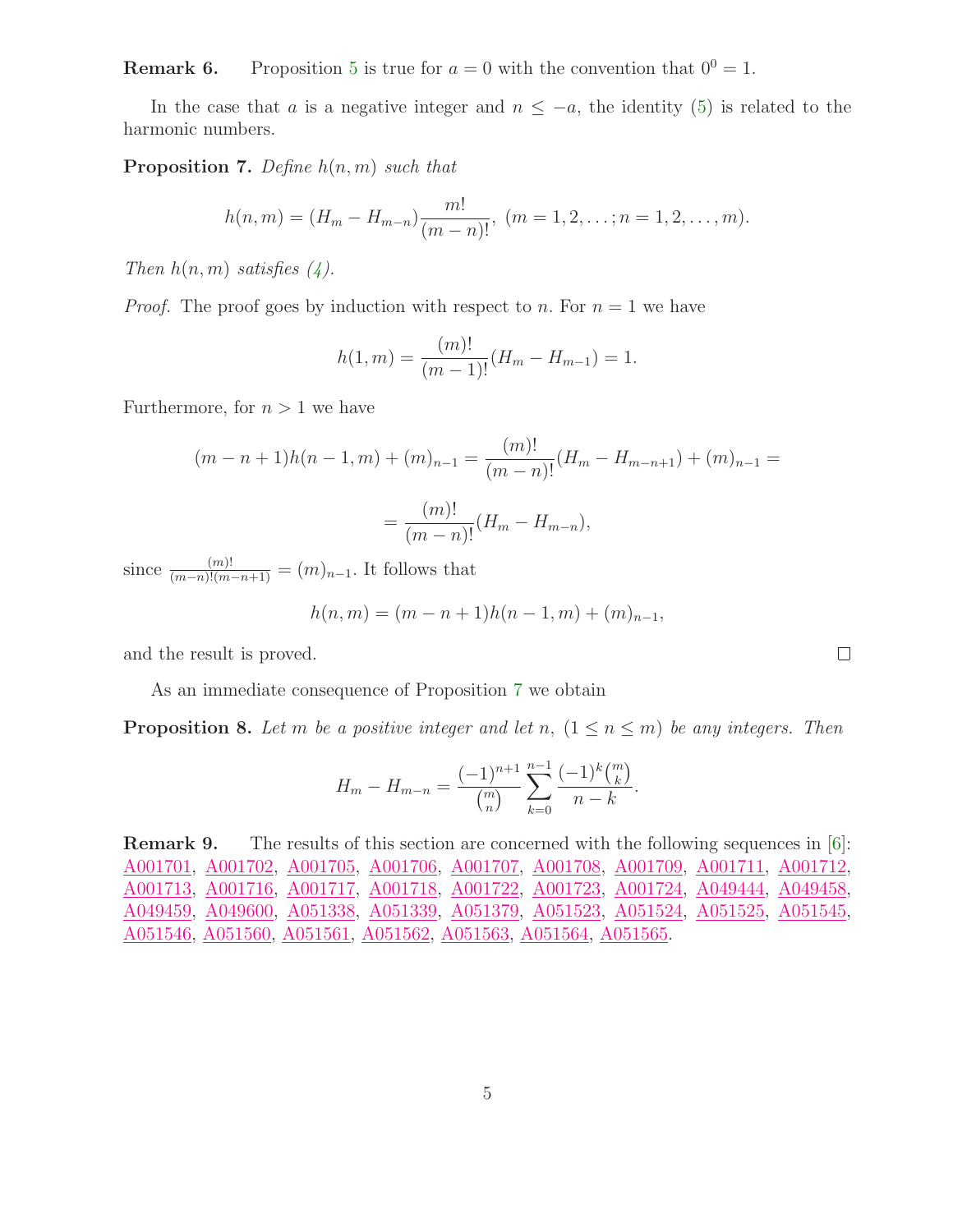### 3 Generalized factorial coefficients

The first result in this section is a closed formula for the *n*th derivative of the function  $f(x^a)$ , where  $f \in C^{\infty}(0, +\infty)$ , and a is a real number. Such one formula may be obtained as a particular case of Faá di Bruno's formula. We obtain here the formula which is easily proved by induction. In addition, we obtain a recurrence relation for coefficients.

**Theorem 10.** Let  $n > 0$  be an integer, and let a be a real number. Then

<span id="page-5-0"></span>
$$
\frac{d^n}{dx^n}f(x^a) = \sum_{k=1}^n q(n,k,a)x^{ak-n}\frac{d^k}{dx^k}f(t),
$$
\n(6)

where  $t = x^a$ , and  $q(n, k, a)$  is a polynomials of a with integer coefficients. The degree of  $q(n,k,a)$  is n, and it does not depend on f.

*Proof.* The result is true for  $n = 1$  if we take  $q(1, 1, a) = a$ . Assume that the result is true for  $n \geq 1$ . Taking derivative in [\(6\)](#page-5-0) we obtain

$$
\frac{d^{n+1}}{dx^{n+1}}f(x^a) = \sum_{k=1}^n (ka - n)q(n, k, a)x^{ka - n - 1}\frac{d^k}{dx^k}f(t) +
$$
  
+
$$
+a \sum_{k=1}^n q(n, k, a)x^{ka - n + a - 1}\frac{d^{k+1}}{dx^{k+1}}f(t) =
$$
  
=
$$
\sum_{k=2}^n [(ka - n)q(n, k, a) + aq(n, k - 1, a)]x^{ka - n - 1}\frac{d^k}{dx^k}f(t) +
$$
  
+
$$
(a - n)q(n, 1, a)x^{a - n - 1}\frac{d}{dx}f(t) + aq(n, n, a)x^{(n+1)(a - 1)}\frac{d^{n+1}}{dx^{n+1}}f(t).
$$

Define

$$
q(n,0,a) = 0, q(n,k,a) = 0, (k > n),
$$

<span id="page-5-1"></span>and

$$
q(n+1,k,a) = (ka-n)q(n,k,a) + aq(n,k-1,a), \ (k = 1, \ldots, n+1), \tag{7}
$$

to obtain

$$
x^{n+1} \frac{d^{n+1}}{dx^{n+1}} f(x^a) = \sum_{k=1}^{n+1} q(n+1, k, a) t^k \frac{d^k}{dx^k} f(t),
$$

and the result is proved.

If, additionally, we define  $q(0, 0, a) = 1$  then the formula [\(6\)](#page-5-0) may be written in the form

$$
\frac{d^n}{dx^n}f(x^a) = \sum_{k=0}^n q(n,k,a) \frac{d^k}{dx^k} f(t)x^{ak-n}, (n = 0, 1, ...).
$$
 (8)

<span id="page-5-2"></span> $\Box$ 

The equations [\(7\)](#page-5-1) shows that the polynomials  $q(n,k,a)$  are in fact the generalized factorial coefficients  $C(n, k, a)$  ([\[4,](#page-12-0) p. 309]).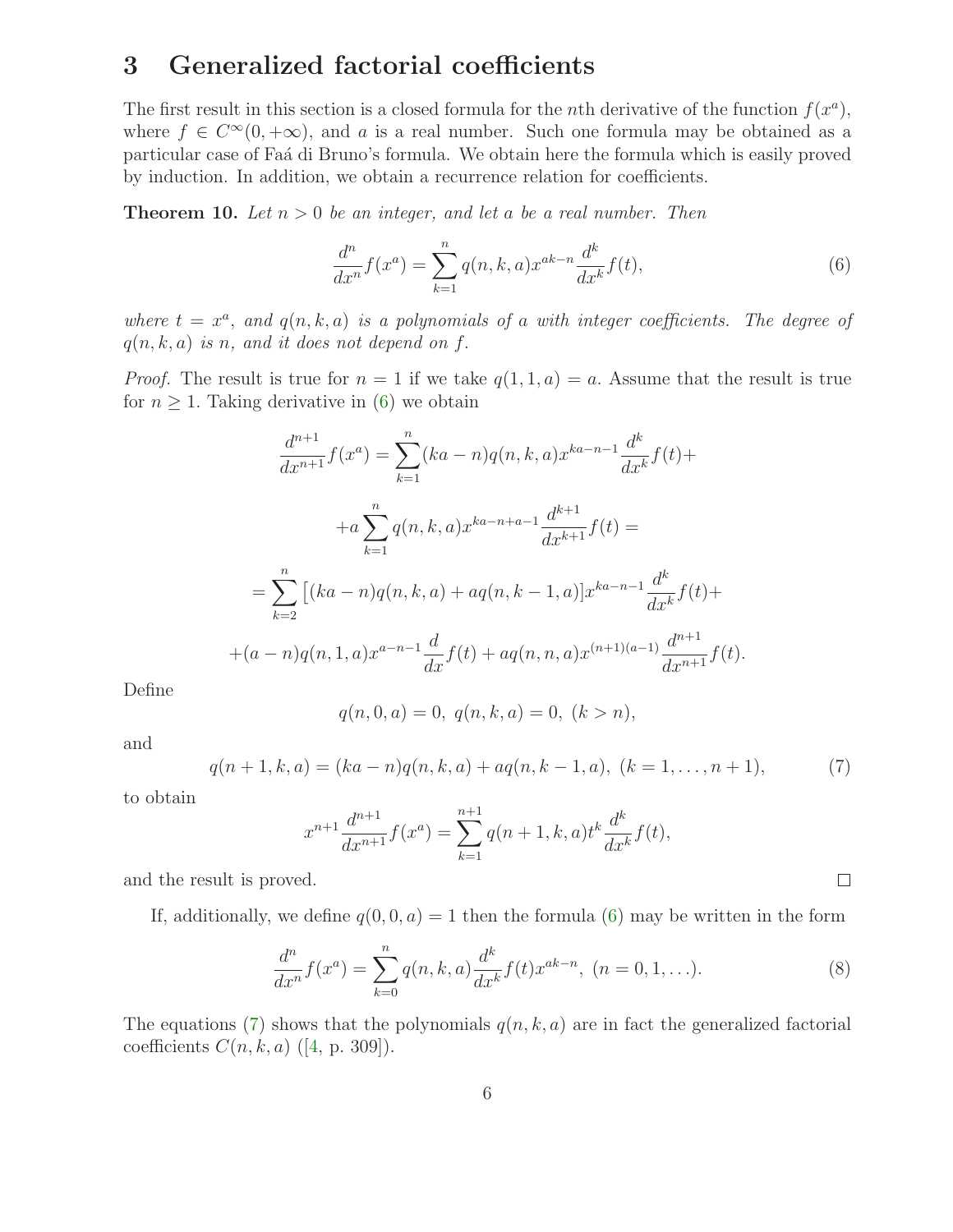Proposition 11. Generalized factorial coefficients satisfy the following equations:

$$
C(n,1,a) = (a)_n, C(n,n,a) = a^n, C(n,k,1) = 0, (k < n)(n = 1,2,...).
$$

*Proof.* For the first equation it is enough to take  $f(t) \equiv t$  in [\(8\)](#page-5-2).

The second equation follows immediately from [\(7\)](#page-5-1).

If  $a = 1$  then  $(8)$  takes the form

$$
x^n \frac{d^n}{dx^n} f(x) = \sum_{k=0}^n C(n,k,1) x^k \frac{d^k}{dx^k} f(t).
$$

and since  $f$  is arbitrary function the third equation is also true.

The generalized factorial coefficients are related with Hermite and Bessel polynomials. Taking  $f(t) = e^{bt}$  in [\(8\)](#page-5-2) we obtain

<span id="page-6-2"></span><span id="page-6-0"></span>
$$
\frac{d^n}{dx^n}e^{bx^a} = e^{bx^a} \sum_{k=1}^n C(n,k,a) b^k x^{ak-n}.
$$
\n(9)

<span id="page-6-1"></span>**Proposition 12.** Let n and m be positive integers. Then

$$
\frac{d^n}{dx^n}e^{-x^m} = e^{-x^m} \sum_{k=\lceil \frac{n}{m} \rceil}^n (-1)^k C(n,k,m) x^{mk-n}.
$$
 (10)

*Proof.* Take  $b = -1$  in [\(9\)](#page-6-0), hence

$$
\frac{d^n}{dx^n}e^{-x^m} = e^{-x^m} \sum_{k=0}^n C(n,k,m)x^{mk-n}, \ (n \ge 0).
$$

It is clear that taking derivatives on the left-hand side of this equation can not produce negative powers of x. This means that  $C(n,k,m) = 0$  if  $km - n < 0$ , and Proposition [12](#page-6-1) is  $\Box$ proved.

Remark 13. The equation [\(10\)](#page-6-2) defines generalized Hermite polynomials, [\[3\]](#page-12-3).

**Proposition 14.** If  $H_n(x)$ ,  $n = 1,...$  are Hermite polynomials then

<span id="page-6-3"></span>
$$
H_n(x) = \sum_{k=\lceil \frac{n}{2} \rceil}^n (-1)^{n+k} C(n,k,2) x^{2k-n}.
$$
 (11)

It is easy to check that functions  $f(n,k)$ ,  $(n = 1, \ldots; k = 1, \ldots, n)$  defined by

$$
f(n,k) = \frac{(-1)^{n-k}(2n-k-1)!}{2^{2n-k}(n-k)!(k-1)!}
$$

fulfill the recurrence relation [\(7\)](#page-5-1) for  $a=\frac{1}{2}$  $\frac{1}{2}$ . We thus obtain the following: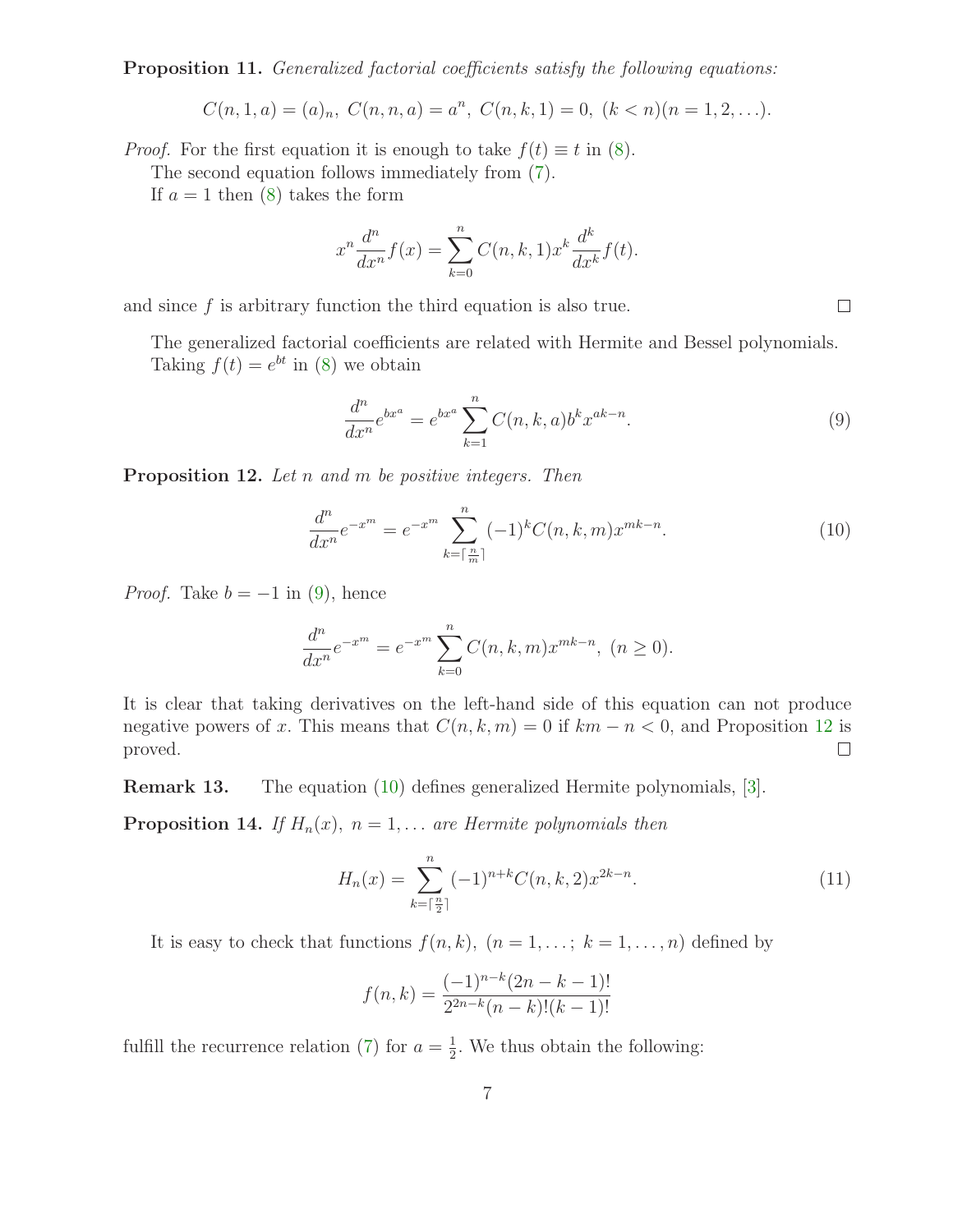**Proposition 15.** Bessel polynomials  $p_n(x)$  satisfy the following equation:

<span id="page-7-1"></span>
$$
p_n(x) = 2^n \sum_{k=1}^n (-1)^{n-k} C\left(n, k, \frac{1}{2}\right) x^k.
$$
 (12)

The next result shows that generalized factorial coefficients are coefficients in the expansion of falling factorials of b in terms of falling factorials of a, where a and b are arbitrary real numbers.

<span id="page-7-0"></span>**Proposition 16.** Let n be a nonnegative integer, and let  $a, b$  be arbitrary real numbers. Then

$$
(b)_n = \sum_{k=0}^n C\left(n, k, \frac{b}{a}\right)(a)_k. \tag{13}
$$

 $\Box$ 

*Proof.* Replacing a by  $\frac{b}{a}$  in [\(8\)](#page-5-2) we have

$$
x^{n} \frac{d^{n}}{dx^{n}} f(x^{\frac{b}{a}}) = \sum_{k=1}^{n} C\left(n, k, \frac{b}{a}\right) t^{k} \frac{d^{k}}{dx^{k}} f(t),
$$

where  $t = x^{\frac{b}{a}}$ .

Choosing  $f(t) = t^a$  implies  $f(x^{\frac{b}{a}}) = x^b$ , hence

$$
x^n \frac{d^n}{dx^n} x^b = \sum_{k=1}^n C\left(n, k, \frac{b}{a}\right) t^k \frac{d^k}{dx^k} t^a,
$$

that is,

$$
(b)_n x^b = \sum_{k=1}^n C\left(n, k, \frac{b}{a}\right) (a)_k t^a.
$$

Since  $x^b = t^a$  the result follows.

Remark 17. The equation [\(13\)](#page-7-0) serves as the definition of generalized factorial coefficients in  $[4,$  Definition 8.2..

Choosing  $b = -a$  implies  $(-a)_n = (-1)^n a(a+1) \cdots (a+n-1)$ . We thus obtain the expression in which rising factorials are given in terms of falling factorials.

Proposition 18. Let a be a real number. Then

$$
a(a+1)\cdots(a+n-1) = (-1)^n \sum_{k=1}^n C(n,k,-1)(a)_k.
$$

**Remark 19.** The preceding equation means that  $C(n, k, -1)$  are Lah numbers.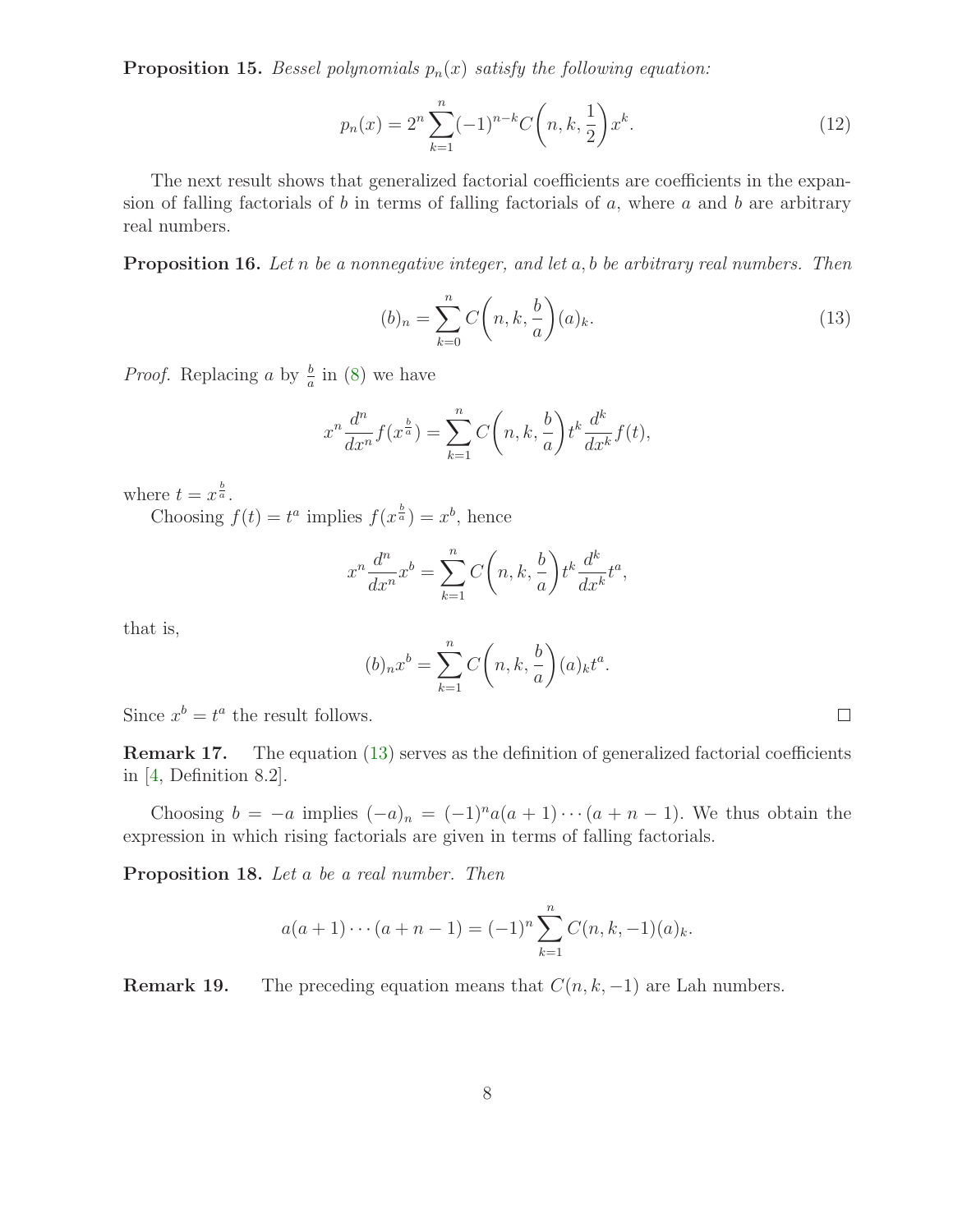From the equation [\(13\)](#page-7-0) we shall derive some properties of coefficients of Hermite and Bessel polynomials. Denote by  $b(n, k)$  the coefficient by  $x^k$  in the expansion of  $P_n(x)$  in [\(12\)](#page-7-1). Then

$$
C\left(n,k,\frac{1}{2}\right) = (-1)^{n-k} 2^{-n} b(n,k), \ (n = 1,2,\ldots,\ k = 1,2,\ldots,n).
$$

Next, denote by  $h(n, k)$  the coefficient by  $x^k$  in the expansion of  $H_n(x)$  in [\(11\)](#page-6-3). It follows that

$$
C(n,k,2) = (-1)^{n+k}h(n,2k-n),
$$

where  $h(n, 2k - n) = 0$  if  $2k - n < 0$ . We have thus proved the following:

Proposition 20. Let a be a real number, and let n be a positive integer. Then the following equations hold

$$
(2a)_n = \sum_{k=1}^n (-1)^{n+k} h(n, 2k - n)(a)_k,
$$

and

$$
(a)_n = \sum_{k=1}^n (-1)^{n-k} 2^{-n} b(n,k) (2a)_k.
$$

<span id="page-8-1"></span>The following proposition gives a known property of generalized factorial coefficients, [\[4,](#page-12-0) Theorem 8.18].

**Proposition 21.** Let  $n \geq k$  be integers, and let a, b be real numbers. Then

$$
C(n,k,a_1a_2) = \sum_{j=k}^{n} C(n,j,a_2)C(j,k,a_1).
$$
 (14)

*Proof.* Take  $f_1(t) = t^{a_1}$  and  $f_2(t) = t^{a_2}$ , hence

$$
f(x^{a_1 a_2}) = (f \circ f_1)(x^{a_2}).
$$

Firstly, it follows from [\(6\)](#page-5-0) that

<span id="page-8-0"></span>
$$
x^{n} \frac{d^{n}}{dx^{n}} f(x^{a_{1}a_{2}}) = \sum_{k=1}^{n} C(n, k, a_{1}a_{2}) x^{a_{1}a_{2}k} \frac{d^{k}}{dx^{k}} f(t), \ (t = x^{a_{1}a_{2}}). \tag{15}
$$

On the other hand, [\(6\)](#page-5-0) also implies

$$
x^{n} \frac{d^{n}}{dx^{n}} (f \circ f_{1})(x^{a_{2}}) = \sum_{j=1}^{n} C(n, j, a_{2}) x^{a_{2}j} \frac{d^{j}}{dx^{j}} (f \circ f_{1})(u), \ (u = x^{a_{2}}).
$$

Applying [\(6\)](#page-5-0) once more yields

$$
x^{n} \frac{d^{n}}{dx^{n}} (f \circ f_{1})(x^{a_{2}}) = \sum_{j=1}^{n} \sum_{k=1}^{j} C(n, j, a_{2}) C(j, k, a_{1}) x^{a_{2}j} u^{-j} v^{k} \frac{d^{k}}{dx^{k}} f(v), \ (v = u^{a_{1}}).
$$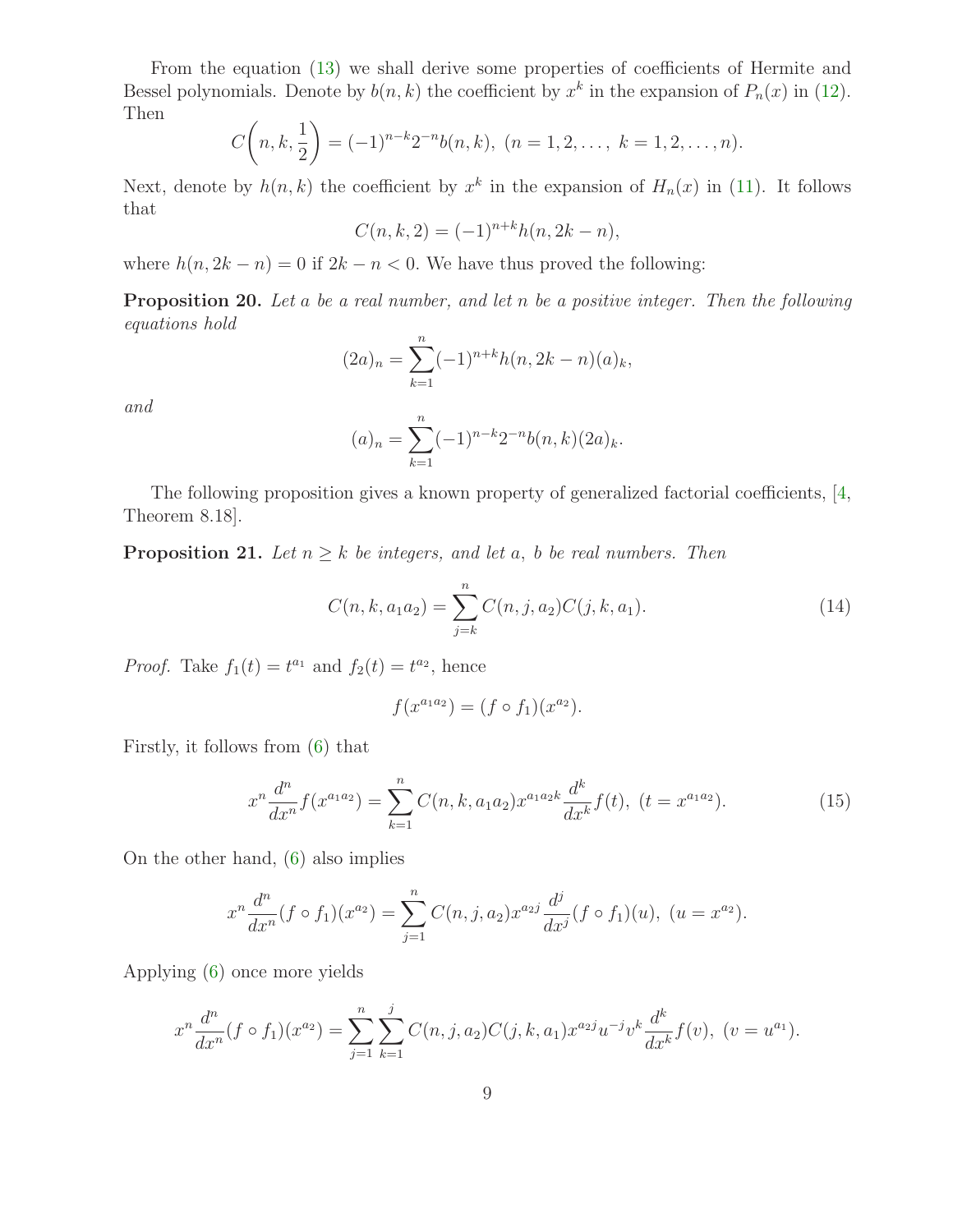Changing the order of summation and taking into account that  $v = u^{a_2} = x^{a_1 a_2} = t$  we obtain

$$
x^{n} \frac{d^{n}}{dx^{n}} (f \circ f_{1})(x^{a_{2}}) = \sum_{k=1}^{n} \left( \sum_{j=k}^{n} C(n, j, a_{2}) C(j, k, a_{1}) \right) x^{a_{1} a_{2} k} \frac{d^{k}}{dx^{k}} f(t).
$$

Comparing [\(15\)](#page-8-0) and the preceding equation shows that Proposition [21](#page-8-1) is true.

From Proposition [21](#page-8-1) we derive an orthogonality relation between coefficients of Hermite and Bessel polynomials.

**Proposition 22.** If  $h(n,k)$  and  $b(n,k)$  are the coefficients of Hermite and Bessel polynomials respectively, then

$$
\sum_{k=1}^{n} b(n,k)h(n,2k-n) = 0.
$$

*Proof.* Since  $C(n, k, 1) = 0$  for  $k < n$  the result follows from [\(11\)](#page-6-3) and [\(12\)](#page-7-1).

**Remark 23.** The results of this section are related to the following sequences in  $[6]$ : [A000369,](http://www.research.att.com/cgi-bin/access.cgi/as/~njas/sequences/eisA.cgi?Anum=A000369) [A001497,](http://www.research.att.com/cgi-bin/access.cgi/as/~njas/sequences/eisA.cgi?Anum=A001497) [A001801,](http://www.research.att.com/cgi-bin/access.cgi/as/~njas/sequences/eisA.cgi?Anum=A001801) [A004747,](http://www.research.att.com/cgi-bin/access.cgi/as/~njas/sequences/eisA.cgi?Anum=A004747) [A008297,](http://www.research.att.com/cgi-bin/access.cgi/as/~njas/sequences/eisA.cgi?Anum=A008297) [A013988,](http://www.research.att.com/cgi-bin/access.cgi/as/~njas/sequences/eisA.cgi?Anum=A013988) [A035342,](http://www.research.att.com/cgi-bin/access.cgi/as/~njas/sequences/eisA.cgi?Anum=A035342) [A035469,](http://www.research.att.com/cgi-bin/access.cgi/as/~njas/sequences/eisA.cgi?Anum=A035469) [A049029,](http://www.research.att.com/cgi-bin/access.cgi/as/~njas/sequences/eisA.cgi?Anum=A049029) [A049385,](http://www.research.att.com/cgi-bin/access.cgi/as/~njas/sequences/eisA.cgi?Anum=A049385) [A059343,](http://www.research.att.com/cgi-bin/access.cgi/as/~njas/sequences/eisA.cgi?Anum=A059343) [A092082,](http://www.research.att.com/cgi-bin/access.cgi/as/~njas/sequences/eisA.cgi?Anum=A092082) [A105278,](http://www.research.att.com/cgi-bin/access.cgi/as/~njas/sequences/eisA.cgi?Anum=A105278) [A111596,](http://www.research.att.com/cgi-bin/access.cgi/as/~njas/sequences/eisA.cgi?Anum=A111596) [A122850,](http://www.research.att.com/cgi-bin/access.cgi/as/~njas/sequences/eisA.cgi?Anum=A122850) [A132056,](http://www.research.att.com/cgi-bin/access.cgi/as/~njas/sequences/eisA.cgi?Anum=A132056) [A132062,](http://www.research.att.com/cgi-bin/access.cgi/as/~njas/sequences/eisA.cgi?Anum=A132062) [A136656.](http://www.research.att.com/cgi-bin/access.cgi/as/~njas/sequences/eisA.cgi?Anum=A136656)

#### 4 Gould-Hopper numbers

In the first result of this section we prove that Gould-Hopper numbers are coefficients in the expansion of the *n*th derivative of  $x^a f(x^b)$ , where a, b are arbitrary real numbers, and  $f \in C^{\infty}(0, +\infty)$  is arbitrary function.

<span id="page-9-0"></span>**Theorem 24.** Let n be a positive integer, and let a, b be real numbers. Then

$$
\frac{d^n}{dx^n}[x^a f(x^b)] = x^{a-n} \sum_{k=0}^n p(n,k,b,a) x^{bk} \frac{d^k}{dx^k} f(t),
$$
\n(16)

where  $t = x^b$ , and  $p(n, k, b, a)$  are polynomials of a and b with integer coefficients, which do not depend on f.

Proof. Using Leibnitz rule and [\(6\)](#page-5-0) we easily obtain

$$
\frac{d^n}{dx^n}[x^a f(x^b)] = x^{a-n} \left[ (a)_n f(x^b) + \sum_{j=1}^n \sum_{k=1}^j {n \choose j} C(j,k,b) \frac{d^k}{dx^k} f(t)(a)_{n-j} x^{bk} \right].
$$

Changing the order of summation implies

$$
\frac{d^n}{dx^n}[x^a f(x^b)] = x^{a-n} \left[ (a)_n f(x^b) + \sum_{k=1}^n \left[ \sum_{j=k}^n \binom{n}{j} C(j,k,b)(a)_{n-j} \right] \frac{d^k}{dx^k} f(t)x^{bk} \right].
$$

<span id="page-9-1"></span> $\Box$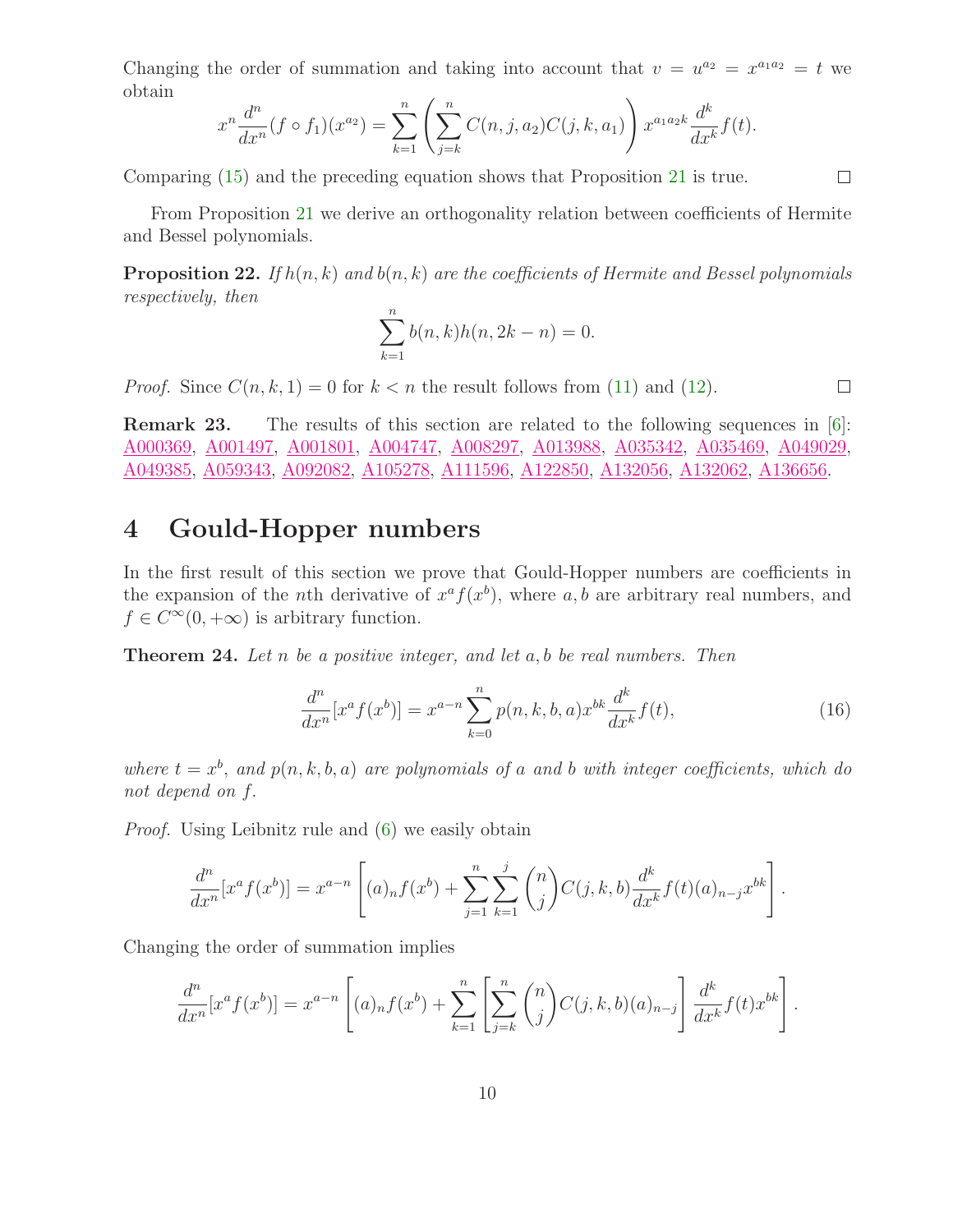Theorem [24](#page-9-0) is true if we define

$$
p(n,0,b,a) = (a)_n, p(n,k,b,a) = \sum_{j=k}^n \binom{n}{j} C(j,k,b)(a)_{n-j}, (k = 1, \dots, n).
$$

**Remark 25.** According to [\[4,](#page-12-0) p. 318] we see that  $p(n, k, b, a)$  are Gould-Hopper numbers or non-central generalized factorial coefficients and will be dented by  $C(n, k; b, a)$ .

Gould-Hopper numbers generalize coefficients of associated Laguerre polynomials  $L_n^k(x)$ , [\[1,](#page-12-4) p. 726].

Namely,  $L_n^k(x)$  are defined to be

$$
L_n^k(x) = \frac{e^x x^{-k}}{n!} \frac{d^n}{dx^n} (e^{-x} x^{n+k}), L_n^0(x) = L_n(x).
$$

Take  $a = n + k, b = 1, f(x) = e^{-x}$  in [\(16\)](#page-9-1) to obtain

**Proposition 26.** Let  $L_n^k(x)$ ,  $(n = 0, 1, \ldots, k = 0, 1, \ldots)$  be associated Laguerre polynomials. Then

$$
L_n^k(x) = \frac{1}{n!} \sum_{i=0}^n (-1)^i C(n, i, 1, n+k) x^i.
$$

**Proposition 27.** Let n be a nonnegative integer, and let  $a, b, c$  be nonzero real numbers. Then

$$
(a + bc)_n = \sum_{k=0}^n C(n, k; b, a)(c)_k.
$$

*Proof.* Take  $f(t) = t^c$  in [\(16\)](#page-9-1) to obtain  $x^a f(x^b) = x^{a+bc}$ , and the resul follows.

Remark 28. The equation from the preceding proposition serves as the definition of Gould-Hopper numbers in [\[4,](#page-12-0) p. 317].

The following result shows that Gould-Hopper numbers, with a suitable chosen sign, are coefficients in the expression of falling factorial of  $a$  in terms rising factorial of  $b$ .

**Proposition 29.** Let n be a positive integer, and let  $a, b$  be nonzero real numbers. Then

$$
(a)_n = \sum_{k=1}^n (-1)^{k-1} C(n, k; \frac{a}{b}, a) \cdot b \cdot (b+1) \cdots (b+k-1).
$$

*Proof.* Take  $f(t) = t^{-\frac{a}{c}}$ , where  $c \neq 0$ . Then  $x^a f(x^c) = 1$ , hence  $\frac{d^n}{dx^n}(x^a f(x^c)) = 0$ ,  $(n > 0)$ . Applying [\(16\)](#page-9-1) we obtain

$$
\sum_{k=0}^{n} C\bigg(n, k, \frac{a}{b}, a\bigg)(-b)_k = 0,
$$

where  $b = \frac{a}{c}$  $\frac{a}{c}$ , and the result holds.  $\Box$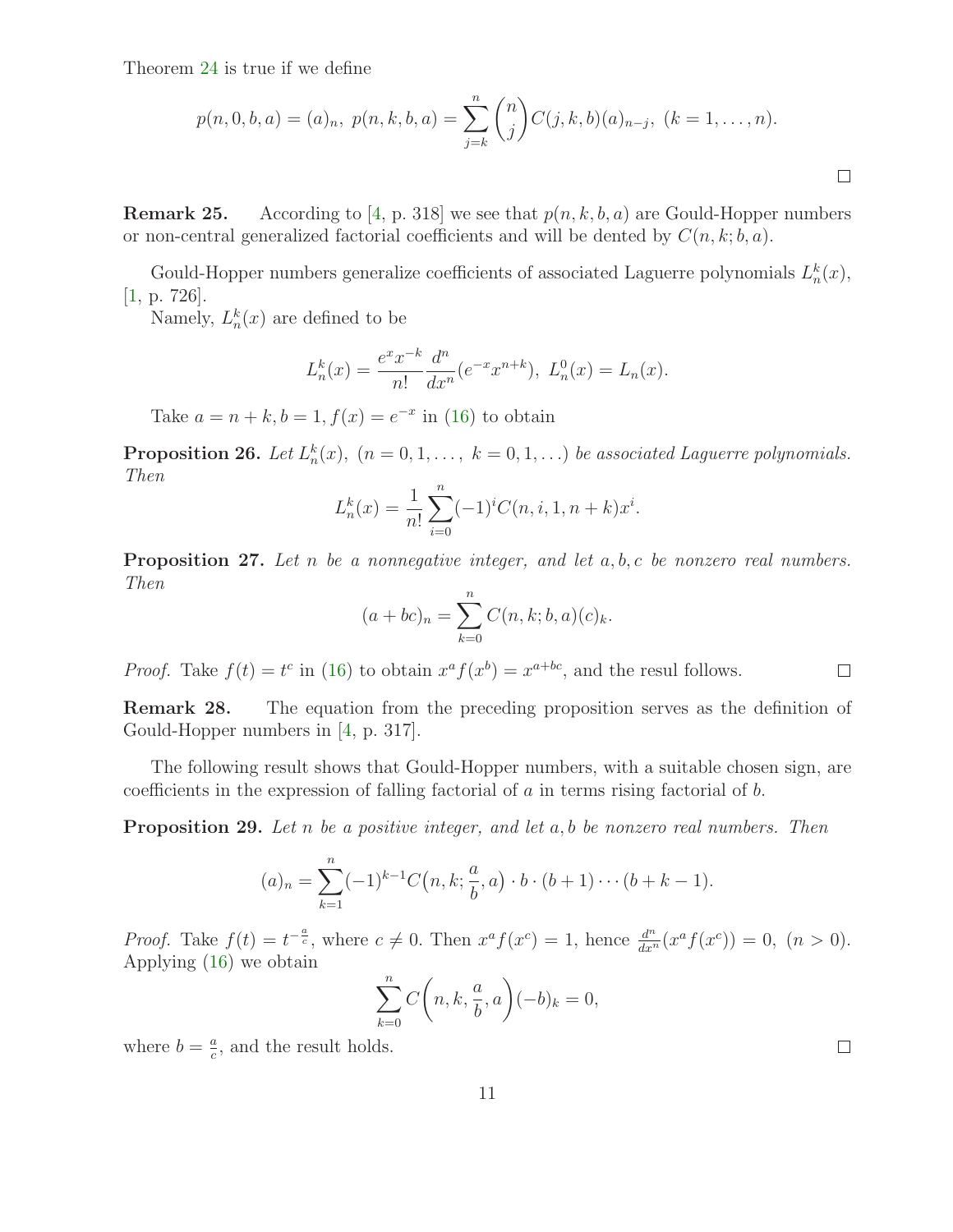<span id="page-11-0"></span>The next result is an explicit formula for  $C(n, k; b, a)$  in terms of generalized factorial coefficients.

**Proposition 30.** Let  $m \leq n$  be nonnegative integers, and let a, b be nonzero real numbers. Then

$$
C(n, m; b, a) = \sum_{k=m}^{n} C(k, m, \frac{b}{a}) \left[ C(n, k, a) + (k+1)C(n, k+1, a) \right].
$$

*Proof.* Let us choose  $f_1(t) = t$ ,  $f_2(t) = f(t^{\frac{b}{a}})$ , where f is arbitrary function. Then

$$
f_1(x^a) f_2(x^a) = x^a f(x^b).
$$

Using [\(8\)](#page-5-2) and Leibnitz rule we obtain

$$
\frac{d^n}{dx^n}[x^a f(x^b)] = x^{-n} \sum_{j=0}^n \sum_{k=0}^j C(n, k, a) {m \choose j} \frac{d^j}{dt^j} t \frac{d^{k-j}}{dt^{k-j}} [f(t^{\frac{b}{a}})] x^{ak},
$$

where  $t = x^a$ . On the right side of this equation only terms obtained for  $j = 0$  and  $j = 1$ remain. It follows that

$$
\frac{d^n}{dx^n}[x^a f(x^b)] = x^{-n} \sum_{k=0}^n C(n,k,a) \frac{d^k}{dt^k} [f(t^{\frac{b}{a}})]x^{(k+1)a} + \sum_{k=1}^n kC(n,k,a) \frac{d^{k-1}}{dt^{k-1}} [f(t^{\frac{b}{a}})]x^{ak} =
$$
  
= 
$$
\sum_{k=0}^n [C(n,k,a) + (k+1)C(n,k+1,a)] \frac{d^k}{dt^k} [f(t^{\frac{b}{a}})]x^{(k+1)a}.
$$

According to [\(8\)](#page-5-2) we have

$$
\frac{d^n}{dx^n}[x^a f(x^b)] = x^{a-n} \sum_{k=0}^n \sum_{m=0}^k C\left(k, m, \frac{b}{a}\right) \left[C(n, k, a) + (k+1)C(n, k+1, a)\right] f^{(m)}(u) x^{bm},
$$

where  $u = t^{\frac{b}{a}} = x^b$ .

Interchanging the order of summation gives

$$
\[x^{a} f(x^{b})\]^{(n)} = x^{a-n} \sum_{m=0}^{n} \left[ \sum_{k=m}^{n} C\left(k, m, \frac{b}{a}\right) \left[C(n, k, a) + (k+1)C(n, k+1, a)\right] \right] f^{(m)}(t) x^{bm}.
$$

Comparing this equation with [\(16\)](#page-9-1) implies

$$
C(n, m, b, a) = \sum_{k=m}^{n} C\left(k, m, \frac{b}{a}\right) \left[C(n, k, a) + (k+1)C(n, k+1, a)\right], (m = 0, 1, \dots, n)],
$$

 $\Box$ 

and Proposition [30](#page-11-0) is proved.

We finish with a result connecting Gould-Hopper numbers, Stirling numbers of the first kind, powers, binomial coefficients, and falling factorials.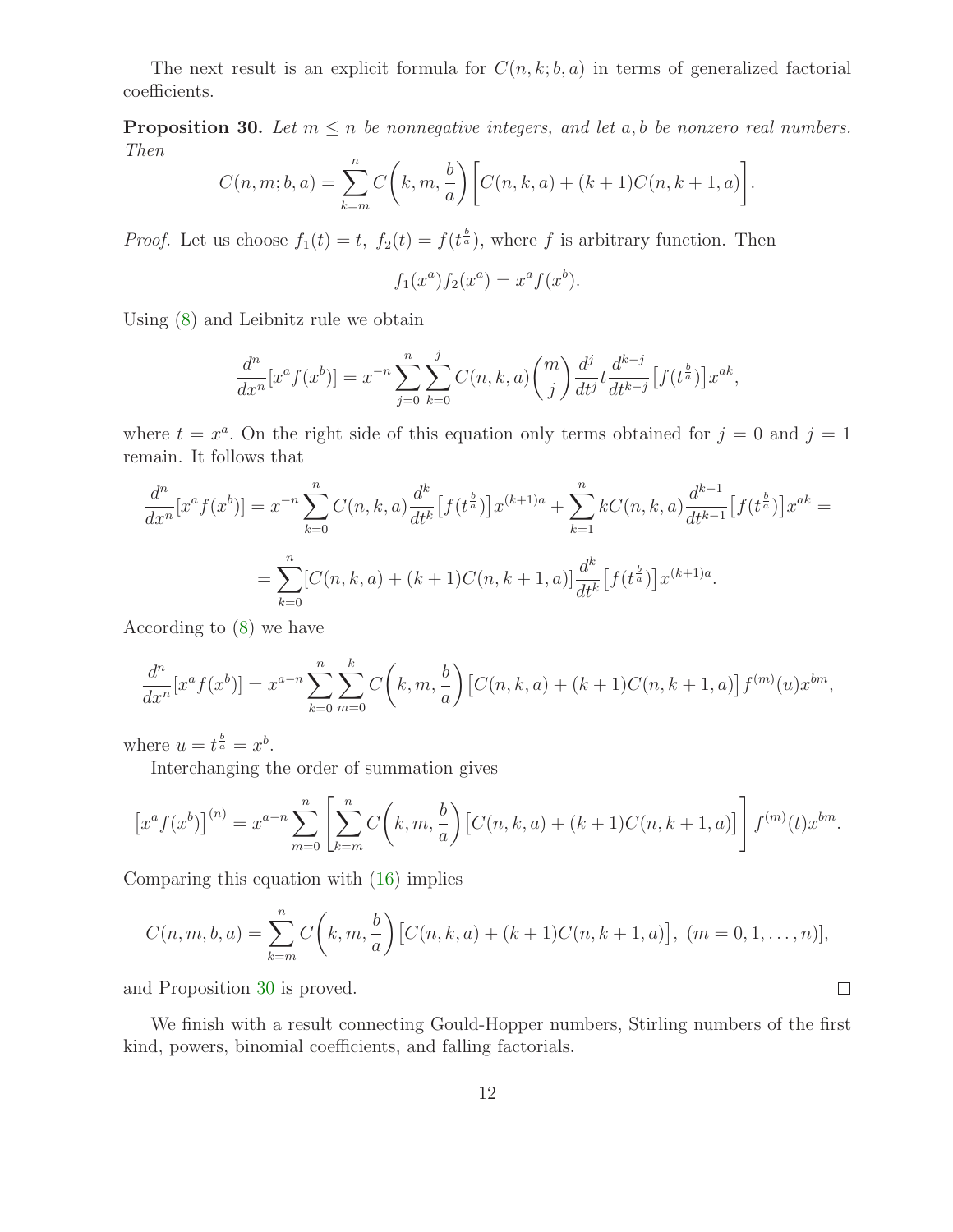**Proposition 31.** Let  $j \leq n$  be nonnegative integers and let a, b be nonzero real numbers. Then

$$
\sum_{k=j}^{n} C(n, k, b, a) s(k, j) = b^{j} \sum_{k=j}^{n} {n \choose k} (a)_{n-k} s(k, j).
$$

*Proof.* Take  $f(t) = \ln^c t$ , where c is a real number such that  $(c)_i \neq 0$ ,  $(i = 1, 2, \ldots)$ . It follows that  $x^a f(x^b) = x^a b^c \ln^c x$ . From [\(1\)](#page-1-1) and [\(3\)](#page-3-0) we conclude that

$$
b^{c} \frac{d^{n}}{dx^{n}} (x^{a} \ln^{c} x) = b^{c}(a)_{n} x^{a-n} \ln x + b x^{a-n} \sum_{k=1}^{n} \sum_{j=1}^{k} {n \choose k} (a)_{n-k} s(k,j)(c)_j \ln^{c-j} x.
$$

Using [\(16\)](#page-9-1) yields

$$
b^{c} [x^{a} \ln^{c} x]^{(n)} = b^{c}(a)_{n} x^{a-n} \ln^{c} x + x^{a-n} b^{c} \sum_{k=1}^{n} \sum_{j=1}^{k} C(n, k, b, a) s(k, j) b^{-j}(c)_{j} \ln^{c-j} x.
$$

Changing the order of summation in both sums leads to the following equation:

$$
\sum_{j=1}^{n} \left[ \sum_{k=j}^{n} {n \choose k} (a)_{n-k} s(k,j) \right] (c)_j \ln^{c-j} x =
$$
  
= 
$$
\sum_{j=1}^{n} \left[ \sum_{k=j}^{n} C(n,k,b,a) s(k,j) b^{-j} \right] (c)_j \ln^{c-j} x.
$$

Comparing terms by the same  $\ln^{c-j} x$ , and then dividing by  $(c)_j \neq 0$  proves the result.  $\Box$ 

Remark 32. The results of this section are concerned with the following sequences in [\[6\]](#page-13-0): [A000522,](http://www.research.att.com/cgi-bin/access.cgi/as/~njas/sequences/eisA.cgi?Anum=A000522) [A021009,](http://www.research.att.com/cgi-bin/access.cgi/as/~njas/sequences/eisA.cgi?Anum=A021009) [A035342,](http://www.research.att.com/cgi-bin/access.cgi/as/~njas/sequences/eisA.cgi?Anum=A035342) [A035469,](http://www.research.att.com/cgi-bin/access.cgi/as/~njas/sequences/eisA.cgi?Anum=A035469) [A049029,](http://www.research.att.com/cgi-bin/access.cgi/as/~njas/sequences/eisA.cgi?Anum=A049029) [A049385,](http://www.research.att.com/cgi-bin/access.cgi/as/~njas/sequences/eisA.cgi?Anum=A049385) [A072019,](http://www.research.att.com/cgi-bin/access.cgi/as/~njas/sequences/eisA.cgi?Anum=A072019) [A072020,](http://www.research.att.com/cgi-bin/access.cgi/as/~njas/sequences/eisA.cgi?Anum=A072020) [A084358,](http://www.research.att.com/cgi-bin/access.cgi/as/~njas/sequences/eisA.cgi?Anum=A084358) [A092082,](http://www.research.att.com/cgi-bin/access.cgi/as/~njas/sequences/eisA.cgi?Anum=A092082) [A094587,](http://www.research.att.com/cgi-bin/access.cgi/as/~njas/sequences/eisA.cgi?Anum=A094587) [A105278,](http://www.research.att.com/cgi-bin/access.cgi/as/~njas/sequences/eisA.cgi?Anum=A105278) [A111596,](http://www.research.att.com/cgi-bin/access.cgi/as/~njas/sequences/eisA.cgi?Anum=A111596) [A132013,](http://www.research.att.com/cgi-bin/access.cgi/as/~njas/sequences/eisA.cgi?Anum=A132013) [A132014,](http://www.research.att.com/cgi-bin/access.cgi/as/~njas/sequences/eisA.cgi?Anum=A132014) [A132056,](http://www.research.att.com/cgi-bin/access.cgi/as/~njas/sequences/eisA.cgi?Anum=A132056) [A132159,](http://www.research.att.com/cgi-bin/access.cgi/as/~njas/sequences/eisA.cgi?Anum=A132159) [A132681,](http://www.research.att.com/cgi-bin/access.cgi/as/~njas/sequences/eisA.cgi?Anum=A132681) [A132710,](http://www.research.att.com/cgi-bin/access.cgi/as/~njas/sequences/eisA.cgi?Anum=A132710) [A132792,](http://www.research.att.com/cgi-bin/access.cgi/as/~njas/sequences/eisA.cgi?Anum=A132792) [A136215,](http://www.research.att.com/cgi-bin/access.cgi/as/~njas/sequences/eisA.cgi?Anum=A136215) [A136656.](http://www.research.att.com/cgi-bin/access.cgi/as/~njas/sequences/eisA.cgi?Anum=A136656)

#### <span id="page-12-4"></span><span id="page-12-1"></span>References

- [1] G. Arfken, Laguerre Functions, Mathematical Methods for Physicists, 3rd ed., Academic Press, 1985, 721–731.
- <span id="page-12-3"></span>[2] E. T. Bell, Exponential polynomials, Ann. Math. 35 (1934), 258–277.
- [3] A. Bernardini and P. E. Ricci, Bell polynomials and differential equations of Freudtype polynomials, Math. Comput. Modelling, 36 (2002), 1115–1119.
- <span id="page-12-2"></span><span id="page-12-0"></span>[4] Ch. A. Charalambides, Enumerative Combinatorics, Chapman & Hall/CRC, 2002.
- [5] P. Natalini and P. E. Ricci, Bell polynomials and some of their applications, Cubo Mat. Educ., 5 (2003), 263–274.